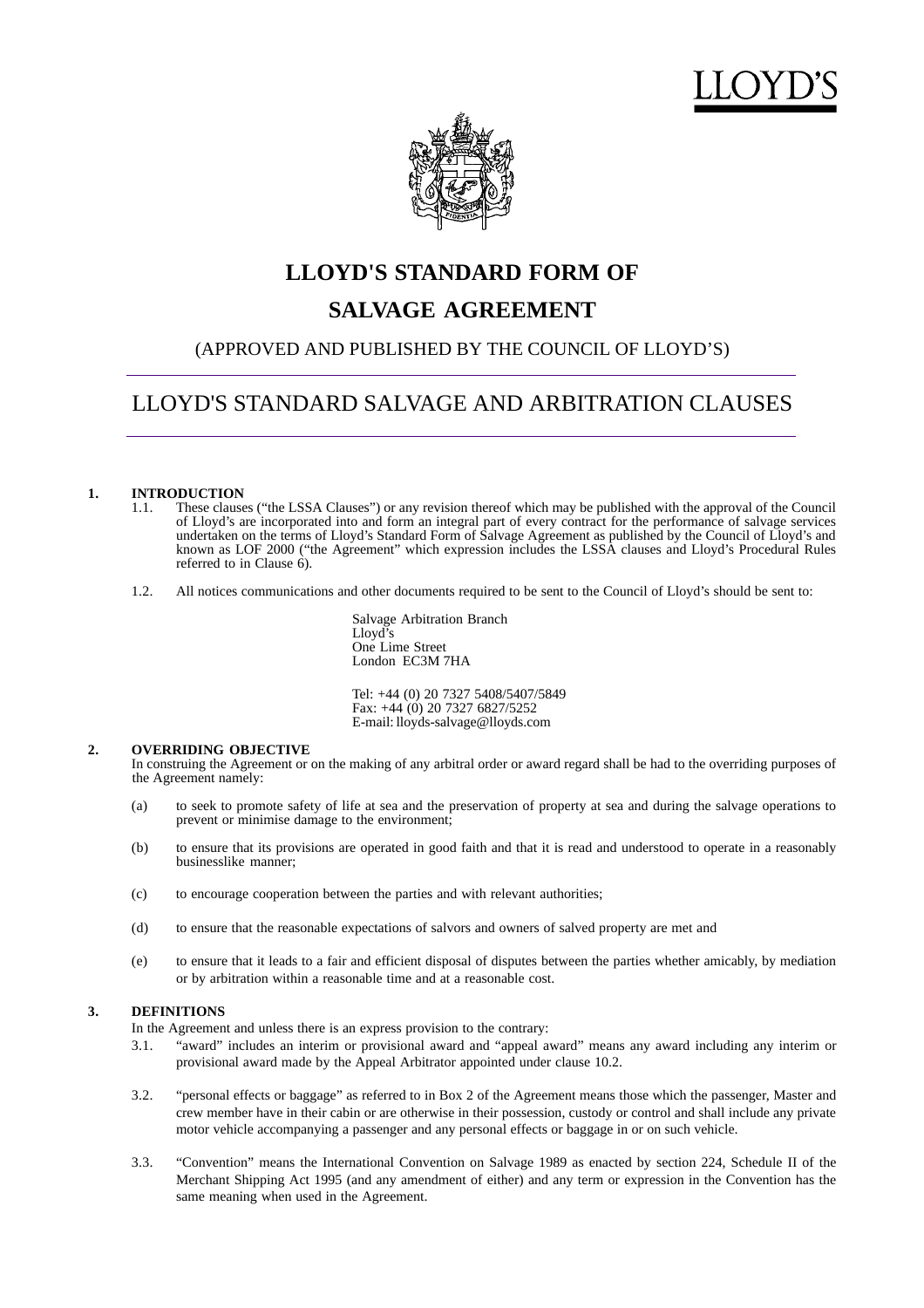- 3.4. "Council" means the Council of Lloyd's
- 3.5. "days" means calendar days
- 3.6. "Owners" means the owners of the property referred to in box 2 of the Agreement
- 3.7. "owners of the vessel" includes the demise or bareboat charterers of that vessel.
- 3.8. "special compensation" refers to the compensation payable to salvors under Article 14 of the Convention.
- 3.9. "Scopic Clause" refers to the agreement made between (1) members of the International Salvage Union (2) the International Group of P&I Clubs and (3) certain property underwriters which first became effective on 1st August 1999 and includes any replacement or revision thereof. All references to the Scopic Clause in the Agreement shall be deemed to refer to the version of the Scopic Clause current at the date the Agreement is made.

#### **4. PROVISIONS AS TO SECURITY, MARITIME LIEN AND RIGHT TO ARREST**

- 4.1. The Contractors shall immediately after the termination of the services or sooner notify the Council and where practicable the Owners of the amount for which they demand salvage security (inclusive of costs expenses and interest) from each of the respective Owners.
- 4.2. Where a claim is made or may be made for special compensation the owners of the vessel shall on the demand of the Contractors whenever made provide security for the Contractors claim for special compensation provided always that such demand is made within 2 years of the date of termination of the services.
- 4.3. The security referred to in clauses 4.1. and 4.2. above shall be demanded and provided in the currency specified in Box 4 or in United States Dollars if no such alternative currency has been agreed.
- 4.4. The amount of any such security shall be reasonable in the light of the knowledge available to the Contractors at the time when the demand is made and any further facts which come to the Contractors' attention before security is provided. The arbitrator appointed under clause 5 hereof may, at any stage of the proceedings, order that the amount of security be reduced or increased as the case may be.
- 4.5. Unless otherwise agreed such security shall be provided (i) to the Council (ii) in a form approved by the Council and (iii) by persons firms or corporations either acceptable to the Contractors or resident in the United Kingdom and acceptable to the Council. The Council shall not be responsible for the sufficiency (whether in amount or otherwise) of any security which shall be provided nor the default or insolvency of any person firm or corporation providing the same.
- 4.6. The owners of the vessel including their servants and agents shall use their best endeavours to ensure that none of the property salved is released until security has been provided in respect of that property in accordance with clause 4.5.
- 4.7. Until security has been provided as aforesaid the Contractors shall have a maritime lien on the property salved for their remuneration.
- 4.8. Until security has been provided the property salved shall not without the consent in writing of the Contractors (which shall not be unreasonably withheld) be removed from the place to which it has been taken by the Contractors under clause A. Where such consent is given by the Contractors on condition that they are provided with temporary security pending completion of the voyage the Contractors maritime lien on the property salved shall remain in force to the extent necessary to enable the Contractors to compel the provision of security in accordance with clause 4.5.
- 4.9. The Contractors shall not arrest or detain the property salved unless:
	- (i) security is not provided within 21 days after the date of the termination of the services or
	- (ii) they have reason to believe that the removal of the property salved is contemplated contrary to clause 4.8. or
	- (iii) any attempt is made to remove the property salved contrary to clause 4.8.

#### **5. APPOINTMENT OF ARBITRATOR**

- 5.1. Whether or not security has been provided the Council shall appoint an arbitrator ("the Arbitrator") upon receipt of a written request provided that any party requesting such appointment shall if required by the Council undertake to pay the reasonable fees and expenses of the Council including those of the Arbitrator and the Appeal Arbitrator.
- 5.2. The Arbitrator and the Council may charge reasonable fees and expenses for their services whether the arbitration proceeds to a hearing or not and all such fees and expenses shall be treated as part of the costs of the arbitration.

#### **6. ARBITRATION PROCEDURE AND ARBITRATORS POWERS**

- 6.1. The arbitration shall be conducted in accordance with the Procedural Rules approved by the Council ("Lloyd's Procedural Rules") in force at the time the Arbitrator is appointed.
- 6.2. The arbitration shall take place in London unless (i) all represented parties agree to some other place for the whole or part of the arbitration and (ii) any such agreement is approved by the Council on such terms as to the payment of the Arbitrator's travel and accommodation expenses as it may see fit to impose.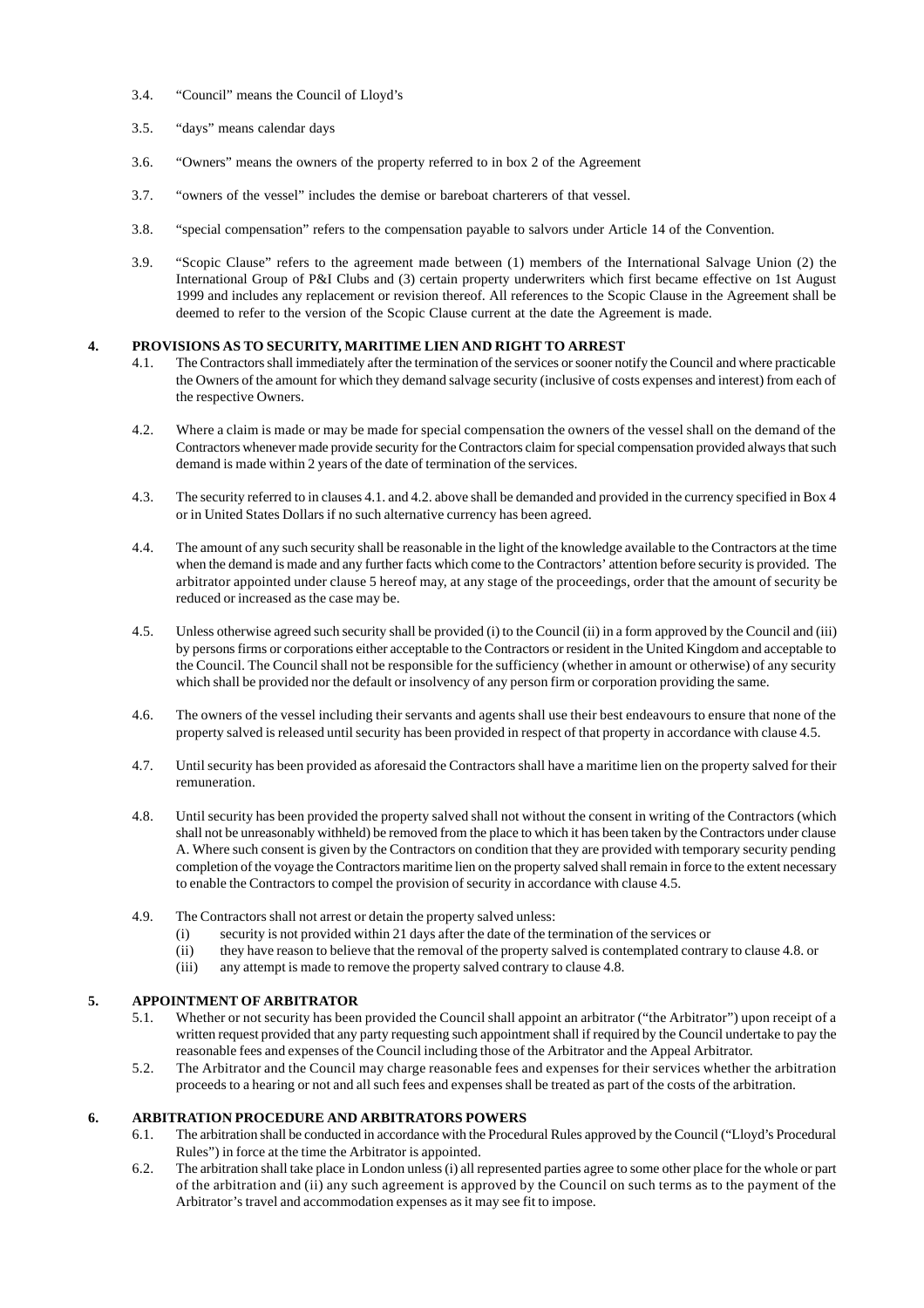- 6.3. The Arbitrator shall have power in his absolute discretion to include in the amount awarded to the Contractors the whole or part of any expenses reasonably incurred by the Contractors in:
	- (i) ascertaining demanding and obtaining the amount of security reasonably required in accordance with clause 4.5
	- (ii) enforcing and/or protecting by insurance or otherwise or taking reasonable steps to enforce and/or protect their lien
- 6.4. The Arbitrator shall have power to make but shall not be bound to make a consent award between such parties as so consent with or without full arbitral reasons
- 6.5. The Arbitrator shall have power to make a provisional or interim award or awards including payments on account on such terms as may be fair and just
- 6.6. Awards in respect of salvage remuneration or special compensation (including payments on account) shall be made in the currency specified in Box 4 or in United States dollars if no such alternative currency has been agreed.
- 6.7. The Arbitrator's award shall (subject to appeal as provided in clause 10) be final and binding on all the parties concerned whether they were represented at the arbitration or not and shall be published by the Council in London.

#### **7. REPRESENTATION OF PARTIES**

- 7.1. Any party to the Agreement who wishes to be heard or to adduce evidence shall appoint an agent or representative ordinarily resident in the United Kingdom to receive correspondence and notices for and on behalf of that party and shall give written notice of such appointment to the Council.
- 7.2. Service on such agent or representative by post or facsimile shall be deemed to be good service on the party which has appointed that agent or representative.
- 7.3. Any party who fails to appoint an agent or representative as aforesaid shall be deemed to have renounced his right to be heard or adduce evidence.

#### **8. INTEREST**

- 8.1. Unless the Arbitrator in his discretion otherwise decides the Contractors shall be entitled to interest on any sums awarded in respect of salvage remuneration or special compensation (after taking into consideration any sums already paid to the Contractors on account) from the date of termination of the services until the date on which the award is published by the Council and at a rate to be determined by the Arbitrator.
- 8.2. In ordinary circumstances the Contractors' interest entitlement shall be limited to simple interest but the Arbitrator may exercise his statutory power to make an award of compound interest if the Contractors have been deprived of their salvage remuneration or special compensation for an excessive period as a result of the Owners gross misconduct or in other exceptional circumstances.
- 8.3. If the sum(s) awarded to the Contractors (including the fees and expenses referred to in clause 5.2) are not paid to the Contractors or to the Council by the payment date specified in clause 11.1 the Contractors shall be entitled to additional interest on such outstanding sums from the payment date until the date payment is received by the Contractors or the Council both dates inclusive and at a rate which the Arbitrator shall in his absolute discretion determine in his award.

#### **9. CURRENCY CORRECTION**

In considering what sums of money have been expended by the Contractors in rendering the services and/or in fixing the amount of the award and/or appeal award the Arbitrator or Appeal Arbitrator shall to such an extent and insofar as it may be fair and just in all the circumstances give effect to the consequences of any change or changes in the relevant rates of exchange which may have occurred between the date of termination of the services and the date on which the award or appeal award is made.

#### **10. APPEALS AND CROSS APPEALS**

- 10.1. Any party may appeal from an award by giving written Notice of Appeal to the Council provided such notice is received by the Council no later than 21 days after the date on which the award was published by the Council.
- 10.2. On receipt of a Notice of Appeal the Council shall refer the appeal to the hearing and determination of an appeal arbitrator of its choice ("the Appeal Arbitrator").
- 10.3. Any party who has not already given Notice of Appeal under clause 10.1 may give a Notice of Cross Appeal to the Council within 21 days of that party having been notified that the Council has received Notice of Appeal from another party.
- 10.4. Notice of Appeal or Cross Appeal shall be given to the Council by letter telex facsimile or in any other permanent form. Such notification if sent by post shall be deemed received on the working day following the day of posting.
- 10.5. If any Notice of Appeal or Notice of Cross Appeal is withdrawn prior to the hearing of the appeal arbitration, that appeal arbitration shall nevertheless proceed for the purpose of determining any matters which remain outstanding.
- 10.6. The Appeal Arbitrator shall conduct the appeal arbitration in accordance with Lloyd's Procedural Rules so far as applicable to an appeal.
- 10.7. In addition to the powers conferred on the Arbitrator by English law and the Agreement, the Appeal Arbitrator shall have power to:
	- (i) admit the evidence or information which was before the Arbitrator together with the Arbitrator's Notes and Reasons for his award, any transcript of evidence and such additional evidence or information as he may think fit;
	- (ii) confirm increase or reduce the sum(s) awarded by the Arbitrator and to make such order as to the payment of interest on such sum(s) as he may think fit;
	- (iii) confirm revoke or vary any order and/or declaratory award made by the Arbitrator;
	- (iv) award interest on any fees and expenses charged under clause 10.8 from the expiration of 28 days after the date of publication by the Council of the Appeal Arbitrator's award until the date payment is received by the Council both dates inclusive.